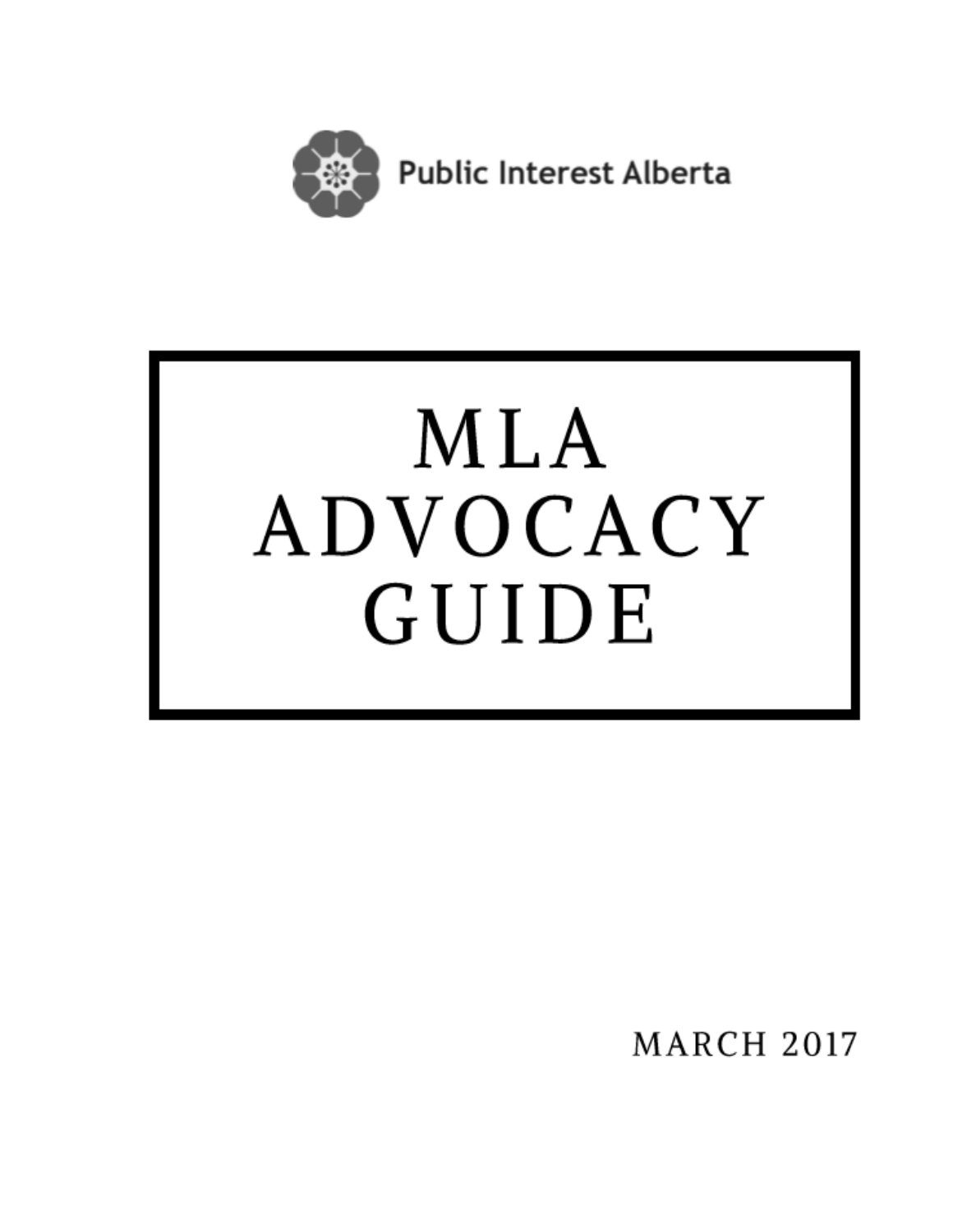

Public Interest Alberta would like to thank Helen Cashman for her work on creating this document.

Helen is part of the Community Service Learning program at the University of Alberta and worked with Public Interest Alberta in 2016-17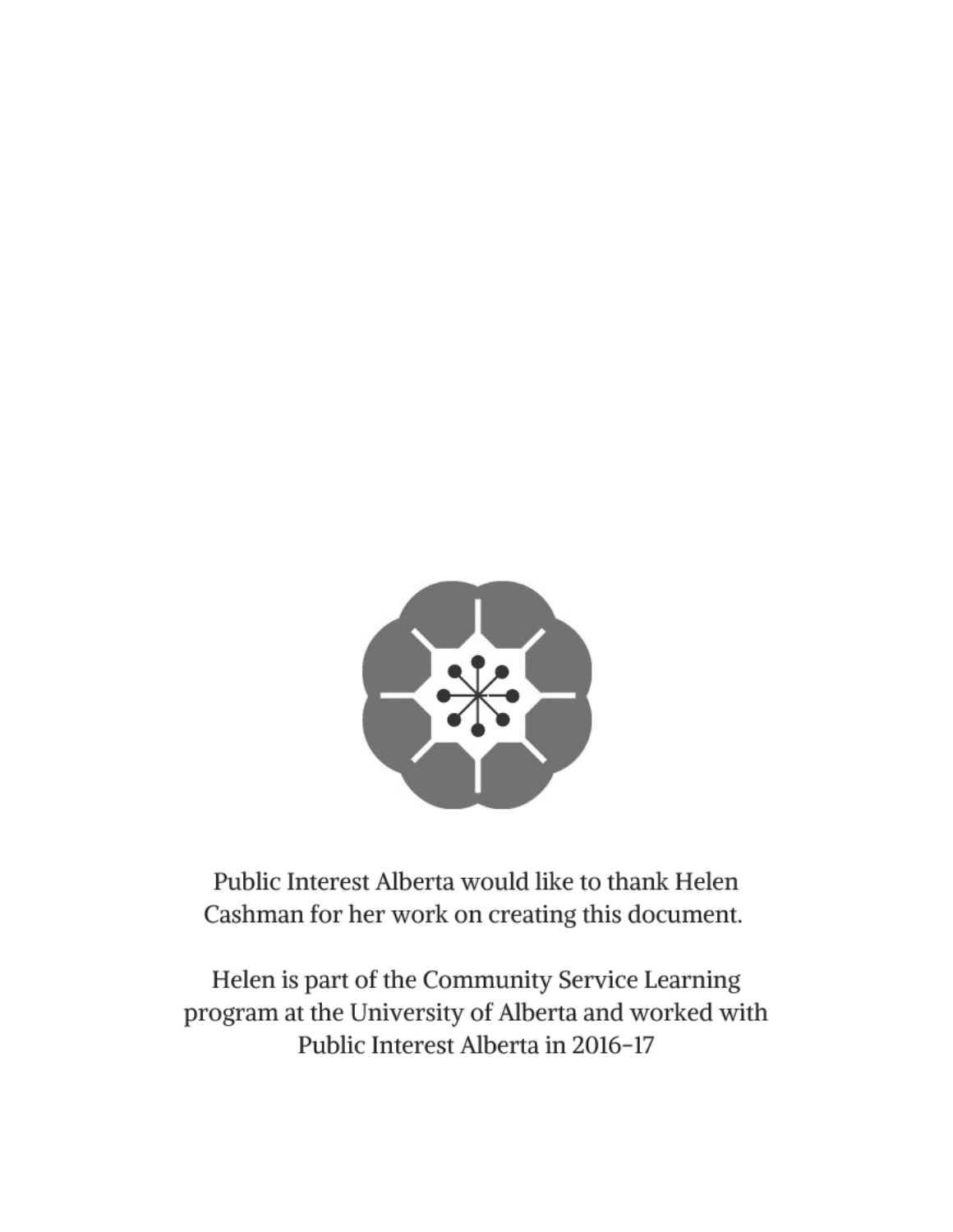#### **Purpose and Introduction**

Thank you for your interest in making positive changes in your community. Advocating to your MLA about issues you care about is a step that will move our province in the right direction.

This guide is meant to serve as a resource to assist you in advocating for issues that matter to you, like protecting and strengthening our public services. This guide will provide suggestions on how to approach your MLA and how to express your concerns positively and productively.

Our upcoming 2017 Priorities for Change document is designed to bring attention to issues on the Alberta government's agenda. We encourage you to read and reference it alongside this advocacy guide. Many of the strategies in this guide are also adaptable to municipal and federal advocacy initiatives. The effectiveness of Public Interest Alberta's work is amplified when citizens are engaged on the issues and doing advocacy work of their own with their elected representatives.

#### **How to contact your MLA**

While there is much jurisdictional overlap in Canada, provincial governments have control over many key public services such as education, health care, and supports for our most vulnerable. That means your MLA has a voice in decisions in many of the areas that impact you and your community directly.

To find your MLA, start by visiting the Legislative Assembly website (www.assembly.ab.ca) to learn who your MLA is and how to contact them. Read their biography to learn more about them, what committees they sit on or roles they plan within the government, and their community affiliations. Visit your MLAs Facebook page or Twitter account, if they have one, to get up to date information on what they have been working on or any upcoming events they are having in your constituency. This will help to start you thinking about how to connect with the MLA's areas of interests or expertise when you meet.

#### **Booking a Meeting with your MLA**

It is important to remember that MLAs have busy schedules, so it may take both patience and persistence to find a time to meet. While there are many ways to contact an MLA, a good starting point is sending an email to their constituency office. Clearly state who you are and the reason you hope to meet, and provide a short summary of the issues you would like to discuss. See the Appendix for a sample email template. Be sure to keep it short and concise in your initial introduction email.

In all communications with the MLA's constituency office, maintain a positive and professional tone. Constituency staff are usually in charge of the MLA's calendar and their co-operation is crucial in arranging time to meet.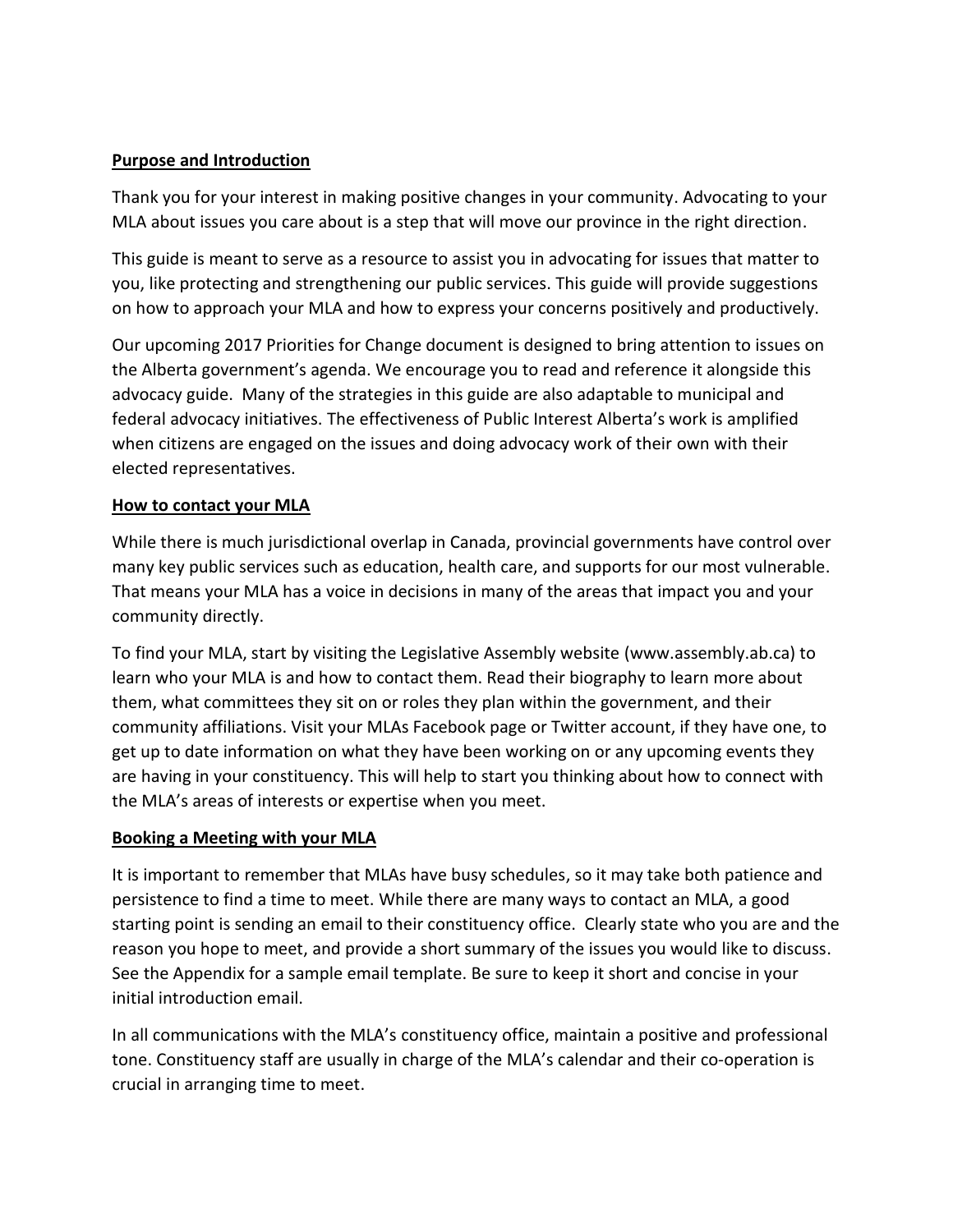Your initial contact with the MLA's office should outline how much time you hope to spend with the MLA and provide a realistic timeline for when you would like to meet. Most MLAs will typically book meetings with constituents for approximately half an hour, so you will need to use your time wisely.

When booking a meeting, it is important to recognize that MLAs who serve constituencies outside Edmonton will be away from their constituency for significant periods of time in spring and fall while the Legislature is in session. Even Edmonton area MLAs may have little extra time to meet during sessions. If your MLA is in Cabinet, is an Critic for one of the opposition parties, or sits on numerous committees, they too may have infrequent office hours.

Tip: Find the most recent legislative Sessional Calendar at www.assembly.ab.ca. Your MLA is more likely to have time to meet on days when they are not sitting in the Legislature.

In your email, include contact information like a daytime phone number to make scheduling easier. You can also suggest a couple of dates and times that will work for you to begin the conversation about when you can meet. Let the MLA know if other community members will be joining the meeting with you. Limit the size of your group to three people to help facilitate an informal discussion environment. If your group is larger than three, consider splitting into smaller groups and requesting meetings separately.

After sending your email, allow a few days for a response. Constituency office staff may hold all meeting and engagement requests to review at a weekly meeting with the MLA.

#### **Follow up with the Constituency office**

If you do not receive an e-mail response, follow up with a phone call to the office. You may have to leave a message – provide your name, reference your e-mail with the date you sent it, and explain that you were hoping to meet with your MLA at their earliest convenience. Most MLAs consider it one of their duties to meet with constituents and serve as the eyes and ears of the government in their own communities. Many constituency offices receive a high volume of correspondence so as mentioned above, be patient and persistent.

The same steps apply when dealing with more senior government officials such as Cabinet Ministers and Opposition Leaders – but their time will likely be even more limited. Meeting with a constituency staff member is a realistic alternative and has the potential for further engagement on an issue. Constituency staff often work closely with the MLA and have a lot of influence, so don't be disappointed if you aren't able to meet with your MLA right away. However, do follow up after the meeting to try to get face time with the MLA.

#### **Meeting Preparation**

Congratulations – a meeting is booked! Now, get prepared to make effective use of your time.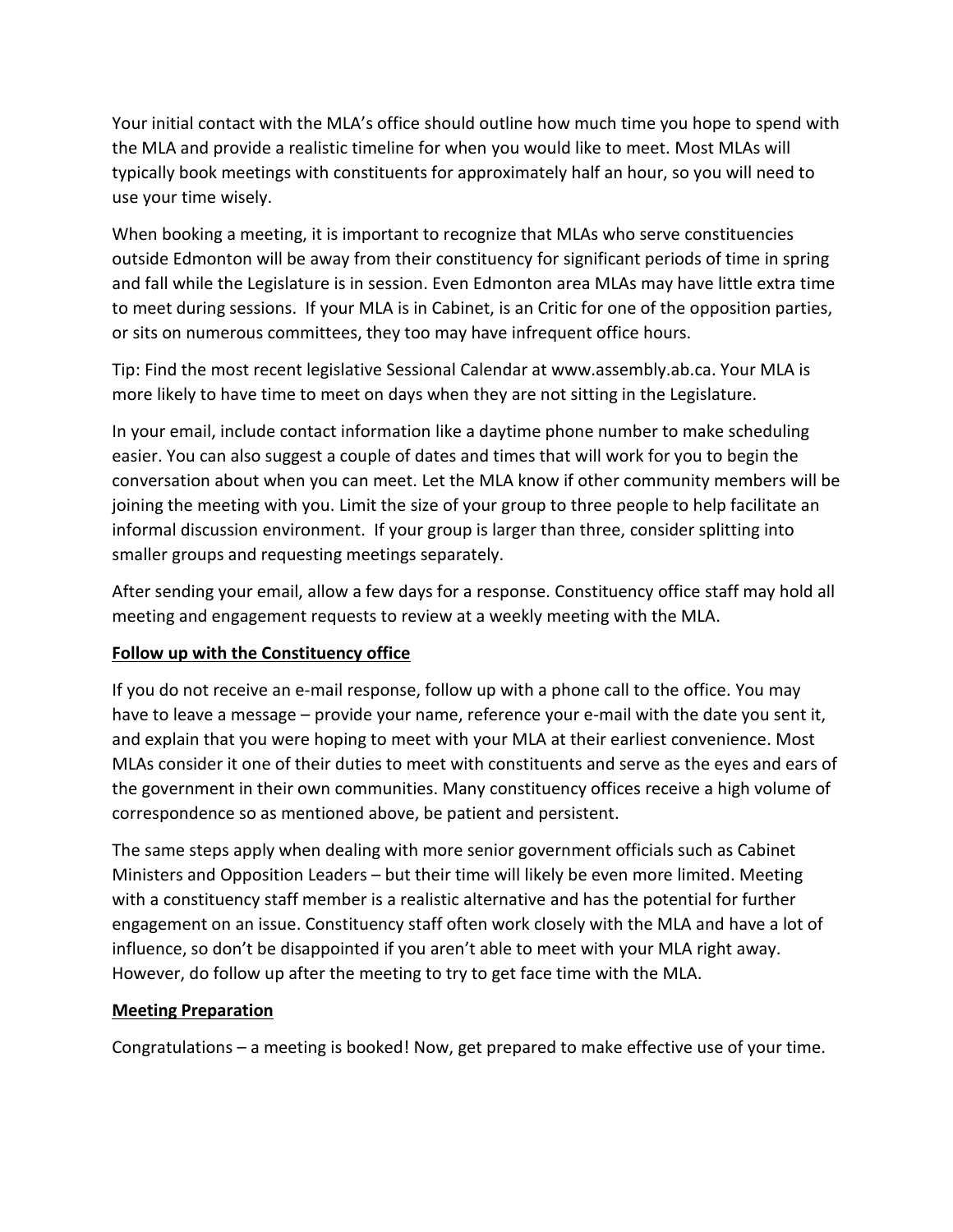- Clearly identify a short list of priorities and specific solutions to present in the meeting. A bullet-point agenda can help keep you focused;
- If applicable, review Public Interest Alberta's Priorities for Change document so you have a clear understanding of the current situation and your suggestions for change
	- o Fill out the sheet in the Appendix to help you organize your thoughts on the issue;
- Think about your audience. An MLA is expected to represent the public on a wide range of issues but is unlikely to have in-depth knowledge on all of them. Feel free to send information in advance and to bring some along with you, but keep all materials short to ensure the MLA and their staff have time to read it. A long report, lengthy video, or recorded speech is much less likely to be reviewed in time for your meeting than a focused, one or two-page overview of the issue;
- Think local how can you explain the local impact of provincial issues? For example, a discussion about health care might reference issues with the local hospital. MLAs are always interested in issues that directly impact their constituency;
- Take a team approach. If you are meeting with your MLA as a group, ensure you get together before the meeting to discuss who will make introductions and how to maximize your time. Even though this is an informal meeting, you want to have a plan to ensure you cover the issues that matter. Give each person a task or issue to discuss and designate one person to take notes.

## **Meeting Etiquette**

- Be on time;
- Stay on topic and keep it simple. Don't waste too much time with introductory remarks. Be clear in what you are asking of your MLA;
- Be polite with constituency staff, building a connection with them can help you with booking future meetings;
- Watch the clock to ensure you are aware how much time is remaining in the meeting;
- Don't try to extend the length of your meeting. Others are probably waiting and the MLA will want to share their time with as many constituents as possible;
- Be passionate but always polite and professional;
- Listen to what the MLA has to say on the topic. Even if you do not agree, this will establish that you are willing to engage in a dialogue, and you may learn valuable information on their position or their party's position;
- Don't argue with the MLA. If you are hitting a wall in one specific area, try to see if you can find common ground on an issue;
- Share the meeting time equally within your group. Plan how to do this to ensure that you appear organized and professional within the meeting;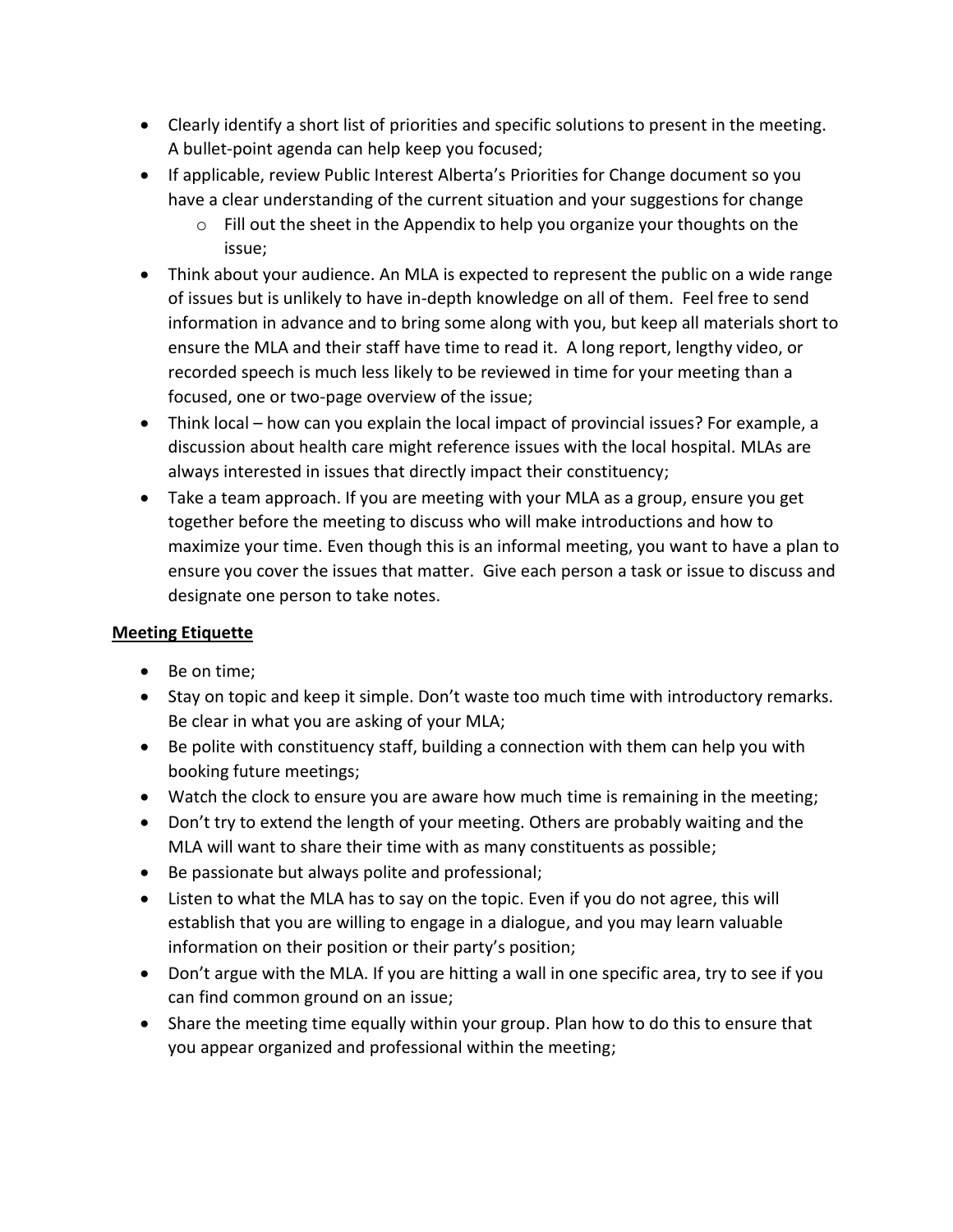- Leave the MLA with some printed material to help remember your positions. A copy of Priorities for Change is one example, or you can prepare your own one-page document in advance;
- If you do not know the answer to a question the MLA asks you, let them know you can follow up after the meeting with more information;
- Don't expect the MLA to commit to a position during the meeting. As a member of a larger party, the MLA must discuss issues with other members of their caucus.

## **In the Meeting**

Going into the meeting, you may have some idea whether or not the MLA will be receptive to your positions and should be able to adjust your strategy accordingly.

If the MLA is largely in agreement with you on your issue:

- Talk about why it's important for the MLA to align with other MLAs in their party caucus on this issue to make changes happen;
- Move quickly to solutions if there is already agreement about the problem;
- Ask what action they are thinking of taking and provide feedback;
- Ask the MLA what actions you can take to support them on the issue;
- Even if an MLA agrees with your position, emphasize why this issue is important to you, your community, and their constituency. Let them know that you will be following up;
- Ask for a commitment from the MLA to raise the issue in a meeting of their party's caucus.

If the MLA disagrees with you on your issue:

- Explain your thoughts, your rationale, and why you care. Try to cite local examples of how community residents are impacted;
- Respectfully ask them for their position on the issue and why they feel that way. Perhaps there is additional information that would help inform your future advocacy efforts;
- Finish off by thanking the MLA for the meeting and letting them know you are available to consult on this or other community issues;
- Don't get discouraged. These are important issues to advocate for, and all efforts help make progress toward change.

#### **Following up after your meeting**

It is useful after the meeting for your group to get together and discuss your individual impressions of the conversation and plan on how to follow up. One goal should be to build a relationship with the MLA to keep their attention on the issues you discussed. Here are some ideas: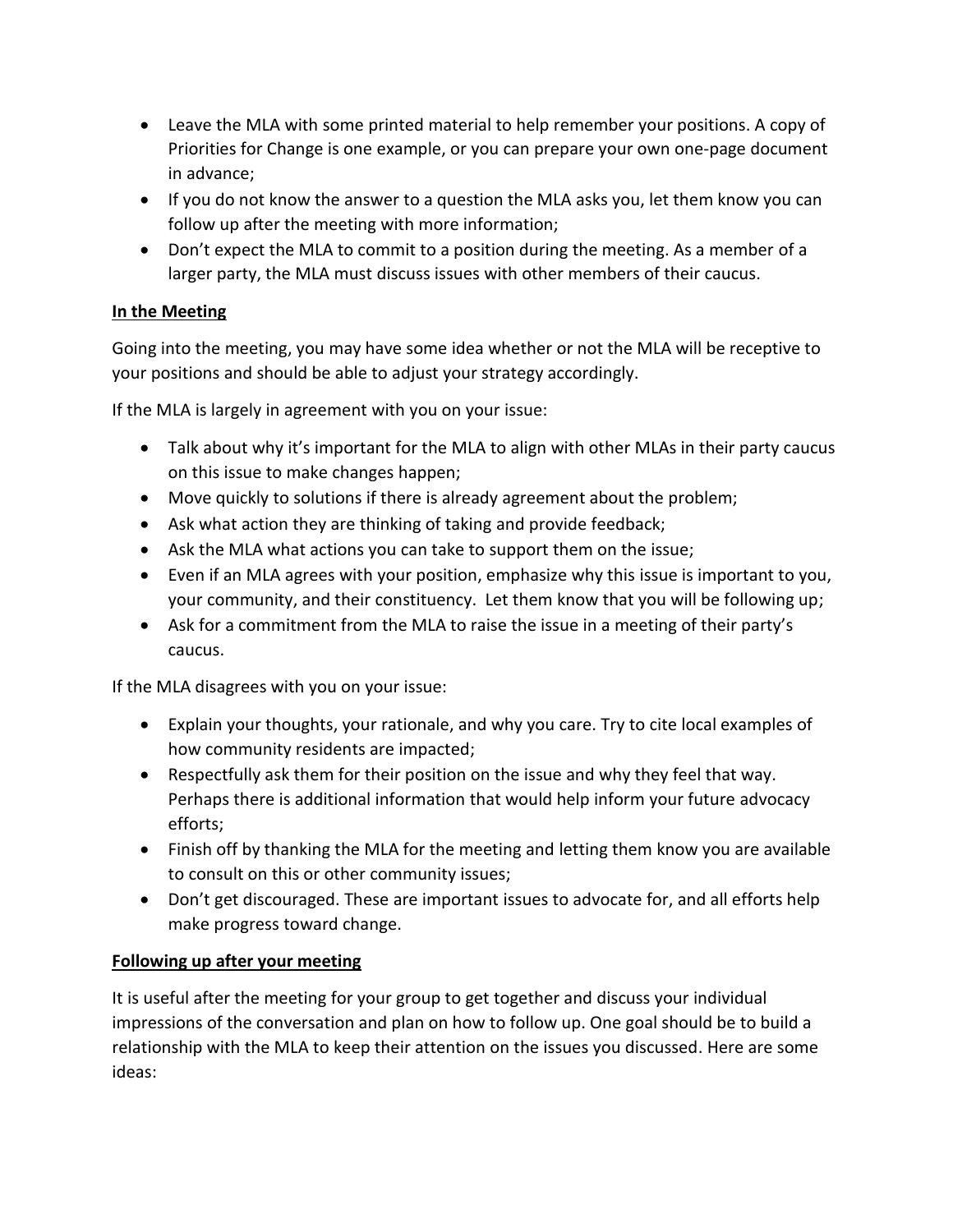- Send a thank you note within 24 hours
	- o Include a short summary of the issues you raised;
	- o Send any additional materials you promised to provide;
	- o Offer to be a resource on this issue.
- Look for relevant news stories that you can send to your MLA as a reminder of the positions you raised in the meeting;
- Put a reminder in your calendar to request another meeting six months later to keep the issues at the top of the MLA's agenda;
- Seek other opportunities to interact with the MLA. Are there upcoming community events that they will be attending? Those can be good opportunities to say hello and briefly mention your meeting, but remember to be respectful with the MLA's time at these events because other constituents will want time with them as well.

#### **Other Actions**

Meeting directly with MLAs is an important method of achieving your goals. There are other methods that can further enhance advocacy efforts. Here are some ideas:

- Encourage others to meet with the MLA to raise the issues you discussed. Share the materials and messaging you used in your meeting. MLAs are more likely to support a position that has wide community backing;
- Write a Letter to the Editor for your local newspaper. You have already learned a lot about the issue, so why not share it?
- Organize a group of fellow constituents who will continue to advocate for change and increase the number of people working on your issue;
- Start a petition and submit it to your MLA to show there is widespread public support for the issue you are advocating on. The Legislative Assembly of Alberta has particular rules around petitions so be sure to follow their guide at www.assembly.ab.ca/pro/petition\_guide.pdf.

#### **Conclusion**

Once again, thank you for engaging in advocacy in your community! Together, we can build a fair and just Alberta for all. Achieving this goal will take time but every time someone speaks up for change, it helps us progress a little further. You can be confident that you are not working alone – thousands of Albertans share your vision for the province and are working alongside you to make it a reality.